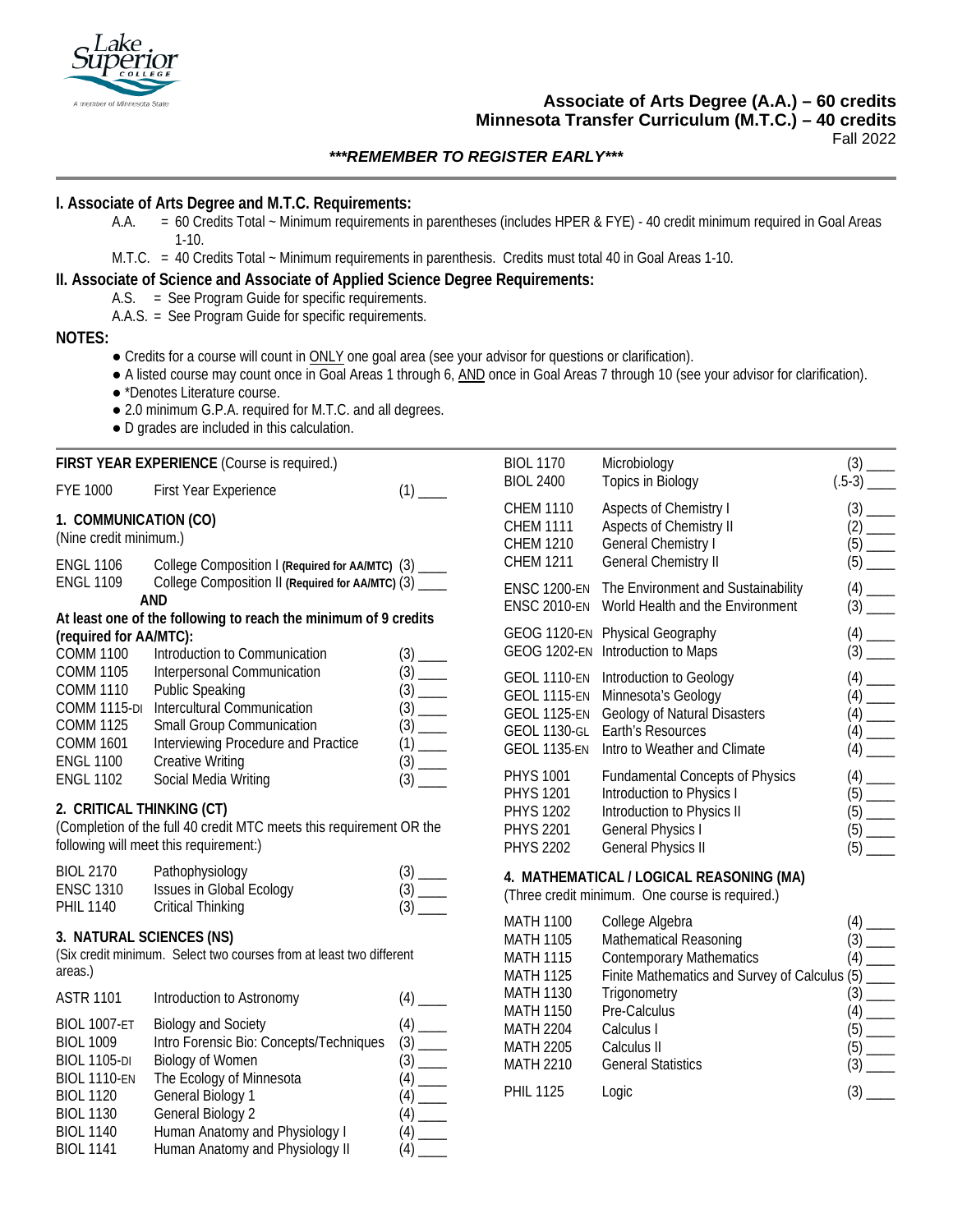# **5. HISTORY (HI) & SOCIAL AND BEHAVIORAL SCIENCES (SB)**

(Nine credit minimum. Select courses from at least two different areas.)

| <b>ANTH 1110-GL</b> | Cultural Anthropology                                                                                       |                      |
|---------------------|-------------------------------------------------------------------------------------------------------------|----------------------|
| <b>COMM 1600-DI</b> | COMM 1120-GL Media and Society<br>Communication in the Workplace<br>COMM 2205-GL Relationship Communication |                      |
| ECON 1100-GL        | Introduction to Economics                                                                                   |                      |
| <b>ECON 1150-GL</b> | Principles of Econ: Macroeconomics                                                                          |                      |
| <b>ECON 1160</b>    | Principles of Econ: Microeconomics                                                                          |                      |
| <b>ECON 2030-GL</b> | <b>Economics of Sustainability</b>                                                                          |                      |
| <b>GEOG 1110-GL</b> | Human Geography                                                                                             |                      |
| <b>GEOG 1130-GL</b> | World Regional Geography                                                                                    |                      |
| <b>HIST 1110-DI</b> | European History: Ancient to 1500                                                                           |                      |
| <b>HIST 1120-GL</b> | European History: 1500 to Present                                                                           |                      |
| <b>HIST 1130-GL</b> | World History, Ancient to 1500                                                                              |                      |
| <b>HIST 1135-GL</b> | World History, 1500 to Present                                                                              |                      |
| <b>HIST 1210-DI</b> | United States' History to 1877                                                                              |                      |
| <b>HIST 1220-DI</b> | United States' History since 1877                                                                           |                      |
| <b>HIST 1230-GL</b> | World History since 1945                                                                                    |                      |
| <b>HIST 2110-EN</b> | Minnesota History                                                                                           | $(3)$ —              |
| <b>HIST 2125-GL</b> | The World Wars 1914-1945                                                                                    |                      |
| <b>HIST 2130-ET</b> | America's War in Vietnam                                                                                    |                      |
| <b>HIST 2225-GL</b> | Modern Middle East                                                                                          | $(3)$ <sub>——</sub>  |
| <b>PSCI 1110-ET</b> | <b>American Government and Politics</b>                                                                     |                      |
| <b>PSCI 1120-ET</b> | Introduction to Political Science                                                                           |                      |
| <b>PSCI 1140-GL</b> | World Politics and Global Issues                                                                            | $(3)$ <sub>——</sub>  |
| <b>PSYC 1015</b>    | <b>Mind Matters</b>                                                                                         |                      |
| <b>PSYC 1120-DI</b> | General Psychology                                                                                          |                      |
| <b>PSYC 1135-DI</b> | Lifespan Developmental Psychology                                                                           |                      |
| <b>PSYC 1140-DI</b> | Abnormal Psychology                                                                                         |                      |
| <b>PSYC 1145-DI</b> | Health Psychology                                                                                           |                      |
| <b>PSYC 2135</b>    | Child Psychology                                                                                            |                      |
| <b>PSYC 2145-DI</b> | Social Psychology                                                                                           |                      |
| <b>PSYC 2155-ET</b> | Forensic Psychology                                                                                         |                      |
| <b>PSYC 2165</b>    | <b>Statistics for Psychology</b>                                                                            |                      |
| <b>SOC 1111-DI</b>  | Introduction to Sociology                                                                                   |                      |
| <b>SOC 1114-ET</b>  | Criminal Justice in Society                                                                                 |                      |
| <b>SOC 1125-GL</b>  | Social Deviance                                                                                             |                      |
| SOC 1130            | Juvenile Delinquency                                                                                        |                      |
| <b>SOC 1140-DI</b>  | Marriages and Families                                                                                      | $(3)$ <sub>___</sub> |
| <b>SOC 1145-DI</b>  | Race, Class, and Gender                                                                                     |                      |
| <b>SOC 1155-DI</b>  | Human Sexuality                                                                                             |                      |
| <b>SOC 1165-ET</b>  | Patterns of Domestic Violence                                                                               | $(3)$ <sub>——</sub>  |
| SOC 1170-GL         | Drugs and Society                                                                                           |                      |
| <b>SOC 1185-DI</b>  | Gender, Power and Society                                                                                   | $\frac{(3)}{(2)}$    |
| <b>SOC 2103-DI</b>  | <b>Body Culture</b>                                                                                         |                      |
| SOC 2120-ET         | Social Problems                                                                                             | $(3)$ <sub>——</sub>  |
| <b>SOC 2123-EN</b>  | People and the Environment                                                                                  |                      |
| SOC 2125-GL         | Social Movements                                                                                            | $(3)$ $-$            |

# **6. HUMANITIES & FINE ARTS (HU)**

(Nine credit minimum MUST include one Literature course. Asterisk denotes Literature course. No more than three one-credit courses from Art, Humanities, Music, Spanish, or Theater.)

| <b>ART 1110</b>      | Introduction to Art and Design                | $(3)$ .                               |
|----------------------|-----------------------------------------------|---------------------------------------|
| ART 1111             | Introduction to Digital Art                   | (3)                                   |
| <b>ART 1112</b>      | Introduction to Sculpture Design              | (3)                                   |
| <b>ART 1113</b>      | Drawing I                                     | $(3)$ $-$                             |
| <b>ART 1118-GL</b>   | Art Appreciation                              |                                       |
| <b>ART 1120-GL</b>   | Art History: Prehistoric to 1400 A.D.         |                                       |
| <b>ART 1122-GL</b>   | Art History: Renaissance to the Present       | $(3)$ $-$                             |
| <b>ART 1125</b>      | Watercolor                                    |                                       |
| <b>ART 1138</b>      | Ceramics I                                    | $(3)$ $\equiv$                        |
| <b>ART 1162</b>      | Introduction to Fused Glass                   | $(3)$ $-$                             |
| <b>ART 1165</b>      | Metal Art/Jewelry I                           | $(3)$ $-$<br>$\overline{\phantom{a}}$ |
| <b>ART 1168</b>      | Painting I                                    | $(3)$ $-$<br>$\overline{a}$           |
| <b>ART 1500</b>      | Digital Photography I                         | $(3)$ $-$                             |
| <b>ART 1510</b>      | Digital Painting I                            | $(3)$ __                              |
| <b>ART 1520</b>      | Digital Graphic Design I                      |                                       |
| <b>ART 2100</b>      | Sculpture I                                   |                                       |
| <b>ENGL 1112*</b>    | Introduction to Literature                    |                                       |
| <b>ENGL 2000</b>     | Poetry Writing                                |                                       |
| <b>ENGL 2002</b>     | <b>Creative Nonfiction Writing</b>            |                                       |
| <b>ENGL 2004</b>     | <b>Fiction Writing</b>                        |                                       |
| <b>ENGL 2020*</b>    | Introduction to Literary Studies: Short Story | $(3)$ $-$                             |
| ENGL 2022*           | Introduction to Literary Studies: Novel       | $(3)$ $-$                             |
| ENGL 2024*           | Introduction to Literary Studies: Poetry      | (3)                                   |
| <b>ENGL 2026*</b>    | Introduction to Literary Studies Drama        | $(3)$ $-$                             |
| ENGL 2101*           | British Literature 12th to 17th Century       | $(3)$ $\overline{\phantom{0}}$        |
| ENGL 2102*           | British Literature 18th Century to Present    | $(3)$ —                               |
| <b>ENGL 2105*</b>    | American Lit: Pre-Colonial to Civil War       | $(3)$ —                               |
| ENGL 2106*           | American Lit: Civil War to the Present        |                                       |
| <b>ENGL 2108*</b>    | American Gothic Literature                    |                                       |
| <b>ENGL 2114-DI*</b> | Adolescent Literature                         |                                       |
| ENGL 2116-DI*        | American Immigrant Literature                 |                                       |
| ENGL 2118*           | From Literature to Film                       |                                       |
| ENGL 2120-DI*        | African-American Literature                   | $(3)$ $-$<br>$\overline{\phantom{a}}$ |
| ENGL 2130-DI*        | Native American Literature                    | $(3)$ $-$<br>$\overline{\phantom{a}}$ |
| ENGL 2132*           | Minnesota Literature                          | $(3)$ $-$                             |
| ENGL 2140-GL*        | World Literature                              | $(3)$ $-$                             |
| <b>ENGL 2160-EN*</b> | <b>Environmental Literature</b>               | $(3)$ $-$                             |
| <b>HUM 1105-GL</b>   | Introduction to Popular Culture               |                                       |
| <b>HUM 1110-GL*</b>  | The Bible as Literature                       |                                       |
| <b>HUM 1123</b>      | Film Genres: Science Fiction & Fantasy        |                                       |
| <b>HUM 1130-GL</b>   | World Religion                                |                                       |
| <b>HUM 1135-DI*</b>  | Utopian Images: Fiction and Fact              |                                       |
| <b>HUM 1140-DI*</b>  | Modern Fantasy                                | (3)                                   |
| <b>HUM 1160-GL*</b>  | Classical Greek and Roman Mythology           | (3)                                   |
| <b>HUM 1180-GL*</b>  | World Mythology                               | (3)                                   |
| <b>HUM 1190-DI*</b>  | Folklore                                      | (3)                                   |
| <b>HUM 2015-GL</b>   | <b>Film Appreciation</b>                      | (3)                                   |
| <b>HUM 2100-DI*</b>  | Children's Media                              | (3)                                   |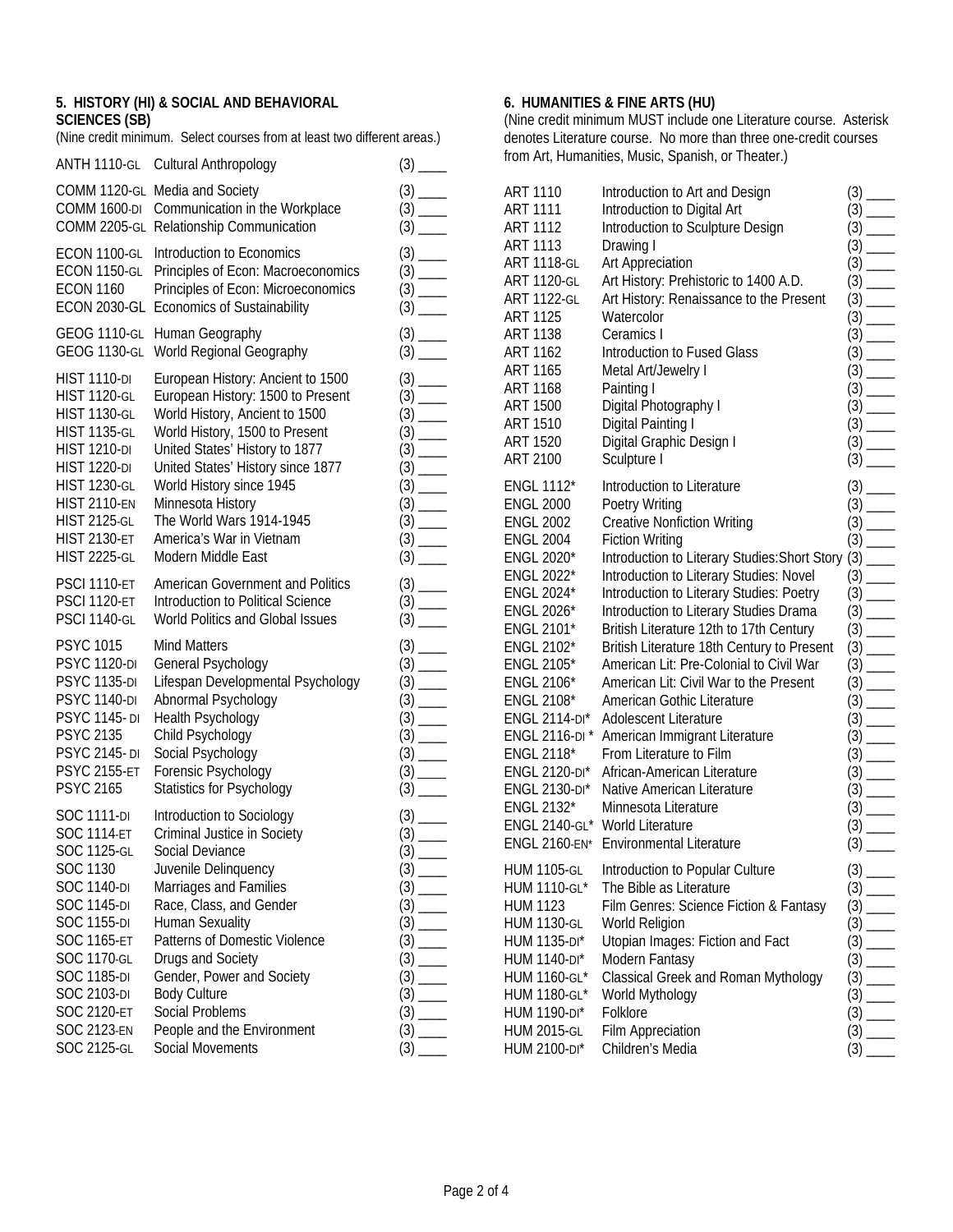| <b>MCOM 1410</b>                                               | Intro to Digital Multimedia                                                                          |                                                                             | <b>ECON 1100</b>                                             | Introducti                                    |
|----------------------------------------------------------------|------------------------------------------------------------------------------------------------------|-----------------------------------------------------------------------------|--------------------------------------------------------------|-----------------------------------------------|
| <b>MUSC 1108</b><br><b>MUSC 1110</b>                           | History of Rock and Roll<br>Appreciation of Music                                                    |                                                                             | <b>ECON 1150</b><br><b>ECON 2030</b>                         | Principle:<br>Economi                         |
| <b>MUSC 1120</b><br><b>MUSC 1130</b><br><b>MUSC 1200</b>       | <b>Fundamentals of Music</b><br>Introduction to World Music<br><b>Concert Choir</b>                  | $(1)$ $\frac{\ }{\ }$                                                       | ENGL 2140*<br>GEOG 1110                                      | World Lit<br>Human G                          |
| <b>MUSC 1210</b>                                               | <b>Chamber Singers</b>                                                                               |                                                                             | <b>GEOG 1130</b>                                             | World Re                                      |
| <b>PHIL 1120</b>                                               | Introduction to Philosophy                                                                           |                                                                             | <b>GEOL 1130</b>                                             | Earth's R                                     |
| <b>PHIL 1130-ET</b><br><b>PHIL 2140</b><br><b>PHIL 2150-ET</b> | <b>Ethics</b><br>Philosophy of Religion<br>Political Philosophy                                      |                                                                             | GS 1200<br>GS 1210                                           | Explorati<br>Global S                         |
| <b>THTR 1210-GL</b>                                            | Theatre Appreciation                                                                                 |                                                                             | <b>HIST 1120</b><br><b>HIST 1130</b>                         | Europear<br>World His                         |
| 7. HUMAN DIVERSITY (DI)<br>(One course minimum.)               |                                                                                                      |                                                                             | <b>HIST 1135</b><br><b>HIST 1230</b><br><b>HIST 2125</b>     | World His<br>World His<br>The Worl            |
| <b>BIOL 1105</b>                                               | <b>Biology of Women</b>                                                                              |                                                                             | <b>HIST 2225</b>                                             | Modern N                                      |
| <b>COMM 1115</b><br><b>COMM 1600</b>                           | Intercultural Communication<br>Communication in the Workplace                                        | $\begin{array}{c} (3) \quad \text{---} \\ (3) \quad \text{---} \end{array}$ | <b>HUM 1105</b><br>HUM 1110*                                 | Introducti<br>The Bible                       |
| ENGL 2114*<br><b>ENGL 2116*</b><br><b>ENGL 2120*</b>           | Adolescent Literature<br>American Immigrant Literature<br>African-American Literature                | $\frac{(3) - (3) - (3) - (3)}{(3) - (3) - (3) - (3)}$                       | <b>HUM 1130</b><br>HUM 1160*<br>HUM 1180*<br><b>HUM 2015</b> | World Re<br>Classical<br>World My<br>Film App |
| ENGL 2130*                                                     | Native American Literature                                                                           |                                                                             | <b>MUSC 1130</b>                                             | Introducti                                    |
| <b>HIST 1110</b><br><b>HIST 1210</b>                           | European History: Ancient to 1500<br>United States' History to 1877                                  |                                                                             | <b>PSCI 1140</b>                                             | World Po                                      |
| <b>HIST 1220</b>                                               | United States' History since 1877                                                                    |                                                                             | SOC 1125                                                     | Social De                                     |
| HUM 1135*<br>HUM 1140*<br>HUM 1190*                            | Utopian Images: Fiction and Fact<br>Modern Fantasy<br>Folklore                                       | $(3)$ <sub>----</sub><br>$(3)$ <sub>----</sub>                              | SOC 1170<br>SOC 2125                                         | Drugs an<br>Social Mo                         |
| HUM 2100*                                                      | Children's Media                                                                                     |                                                                             | <b>SPAN 1010</b><br><b>SPAN 1020</b>                         | <b>Beginning</b><br><b>Beginning</b>          |
| <b>PSYC 1120</b>                                               | General Psychology                                                                                   | $(3)$ <sub>———</sub>                                                        | <b>SPAN 2010</b><br><b>SPAN 2020</b>                         | Intermed<br>Intermed                          |
| <b>PSYC 1135</b><br><b>PSYC 1140</b><br><b>PSYC 1145</b>       | Lifespan Developmental Psychology<br>Abnormal Psychology<br>Health Psychology                        |                                                                             | <b>THTR 1210</b>                                             | Theatre /                                     |
| <b>PSYC 2145</b><br>SOC 1111                                   | Social Psychology<br>Introduction to Sociology                                                       |                                                                             | 9. ETHIC & CIVIC RESPO<br>(One course minimum.)              |                                               |
| SOC 1140                                                       | Marriages and Families                                                                               |                                                                             | <b>BIOL 1007</b>                                             | Biology a                                     |
| SOC 1145<br>SOC 1155                                           | Race, Class, and Gender<br><b>Human Sexuality</b>                                                    |                                                                             | <b>ENSC 1310</b>                                             | Issues in                                     |
| SOC 1185                                                       | Gender, Power and Society                                                                            | $\begin{array}{c} (3) \quad \text{---} \\ (3) \quad \text{---} \end{array}$ | <b>HIST 2130</b>                                             | America <sup>'</sup>                          |
| SOC 2103                                                       | <b>Body Culture</b>                                                                                  |                                                                             | <b>MCOM 1400</b>                                             | Introducti                                    |
| (One course minimum.)                                          | 8. GLOBAL PERSPECTIVE (GL)                                                                           |                                                                             | <b>PHIL 1130</b><br><b>PHIL 2150</b>                         | <b>Ethics</b><br>Political F                  |
| <b>ANTH 1110</b>                                               | Cultural Anthropology                                                                                |                                                                             | <b>PSCI 1110</b>                                             | Americar                                      |
| <b>ASL 1200</b><br>ASL 1210                                    | American Sign Language I<br>American Sign Language II                                                | $\frac{(3)}{(2)}$                                                           | <b>PSCI 1120</b><br><b>PSYC 2155</b>                         | Introducti<br>Forensic                        |
| <b>ART 1118</b><br><b>ART 1120</b><br><b>ART 1122</b>          | Art Appreciation<br>Art History: Prehistoric to 1400 A.D.<br>Art History: Renaissance to the Present |                                                                             | SOC 1114<br>SOC 1165<br>SOC 2120<br>SOC 2779                 | Criminal.<br>Patterns<br>Social Pr<br>Commun  |
| <b>COMM 1120</b><br><b>COMM 2205</b>                           | Media and Society<br>Relationship Communication                                                      |                                                                             |                                                              |                                               |
|                                                                |                                                                                                      |                                                                             |                                                              |                                               |

| <b>ECON 1100</b><br><b>ECON 1150</b><br><b>ECON 2030</b>                                                             | Introduction to Economics<br>Principles of Econ: Macroeconomics<br><b>Economics of Sustainability</b>                                                                               |                                                |
|----------------------------------------------------------------------------------------------------------------------|-------------------------------------------------------------------------------------------------------------------------------------------------------------------------------------|------------------------------------------------|
| ENGL 2140*                                                                                                           | <b>World Literature</b>                                                                                                                                                             |                                                |
| GEOG 1110<br>GEOG 1130                                                                                               | Human Geography<br>World Regional Geography                                                                                                                                         |                                                |
| <b>GEOL 1130</b>                                                                                                     | Earth's Resources                                                                                                                                                                   | $(4)$ <sub>____</sub>                          |
| GS 1200<br>GS 1210                                                                                                   | <b>Explorations Abroad</b><br><b>Global Service Learning</b>                                                                                                                        |                                                |
| <b>HIST 1120</b><br><b>HIST 1130</b><br><b>HIST 1135</b><br><b>HIST 1230</b><br><b>HIST 2125</b><br><b>HIST 2225</b> | European History: 1500 to Present<br>World History, Ancient to 1500<br>World History, 1500 to Present<br>World History since 1945<br>The World Wars 1914-1945<br>Modern Middle East |                                                |
| HUM 1105<br>HUM 1110*<br><b>HUM 1130</b><br>HUM 1160*<br>HUM 1180*<br><b>HUM 2015</b>                                | Introduction to Popular Culture<br>The Bible as Literature<br>World Religion<br>Classical Greek and Roman Mythology<br>World Mythology<br><b>Film Appreciation</b>                  | $(3)$ <sub>____</sub><br>$(3)$ <sub>____</sub> |
| <b>MUSC 1130</b>                                                                                                     | Introduction to World Music                                                                                                                                                         |                                                |
| <b>PSCI 1140</b>                                                                                                     | World Politics and Global Issues                                                                                                                                                    |                                                |
| SOC 1125<br>SOC 1170<br>SOC 2125                                                                                     | Social Deviance<br>Drugs and Society<br><b>Social Movements</b>                                                                                                                     |                                                |
| <b>SPAN 1010</b><br><b>SPAN 1020</b><br><b>SPAN 2010</b><br><b>SPAN 2020</b>                                         | Beginning Spanish I<br>Beginning Spanish II<br>Intermediate Spanish I<br>Intermediate Spanish II                                                                                    | $(4)$ ——<br>$(4)$ ——<br>(4) ——                 |
| <b>THTR 1210</b>                                                                                                     | <b>Theatre Appreciation</b>                                                                                                                                                         |                                                |
| (One course minimum.)                                                                                                | 9. ETHIC & CIVIC RESPONSIBILITY (ET)                                                                                                                                                |                                                |
| <b>BIOL 1007</b>                                                                                                     | <b>Biology and Society</b>                                                                                                                                                          |                                                |
| <b>ENSC 1310</b>                                                                                                     | <b>Issues in Global Ecology</b>                                                                                                                                                     |                                                |
| <b>HIST 2130</b>                                                                                                     | America's War in Vietnam                                                                                                                                                            |                                                |
| <b>MCOM 1400</b>                                                                                                     | Introduction to Mass Communication                                                                                                                                                  |                                                |
| PHIL 1130<br><b>PHIL 2150</b>                                                                                        | <b>Ethics</b><br>Political Philosophy                                                                                                                                               |                                                |
| <b>PSCI 1110</b><br><b>PSCI 1120</b><br><b>PSYC 2155</b>                                                             | American Government and Politics<br>Introduction to Political Science<br>Forensic Psychology                                                                                        |                                                |
| SOC 1114<br>SOC 1165<br>SOC 2120<br>SOC 2779                                                                         | Criminal Justice in Society<br>Patterns of Domestic Violence<br>Social Problems<br><b>Community Service Collaboration</b>                                                           |                                                |